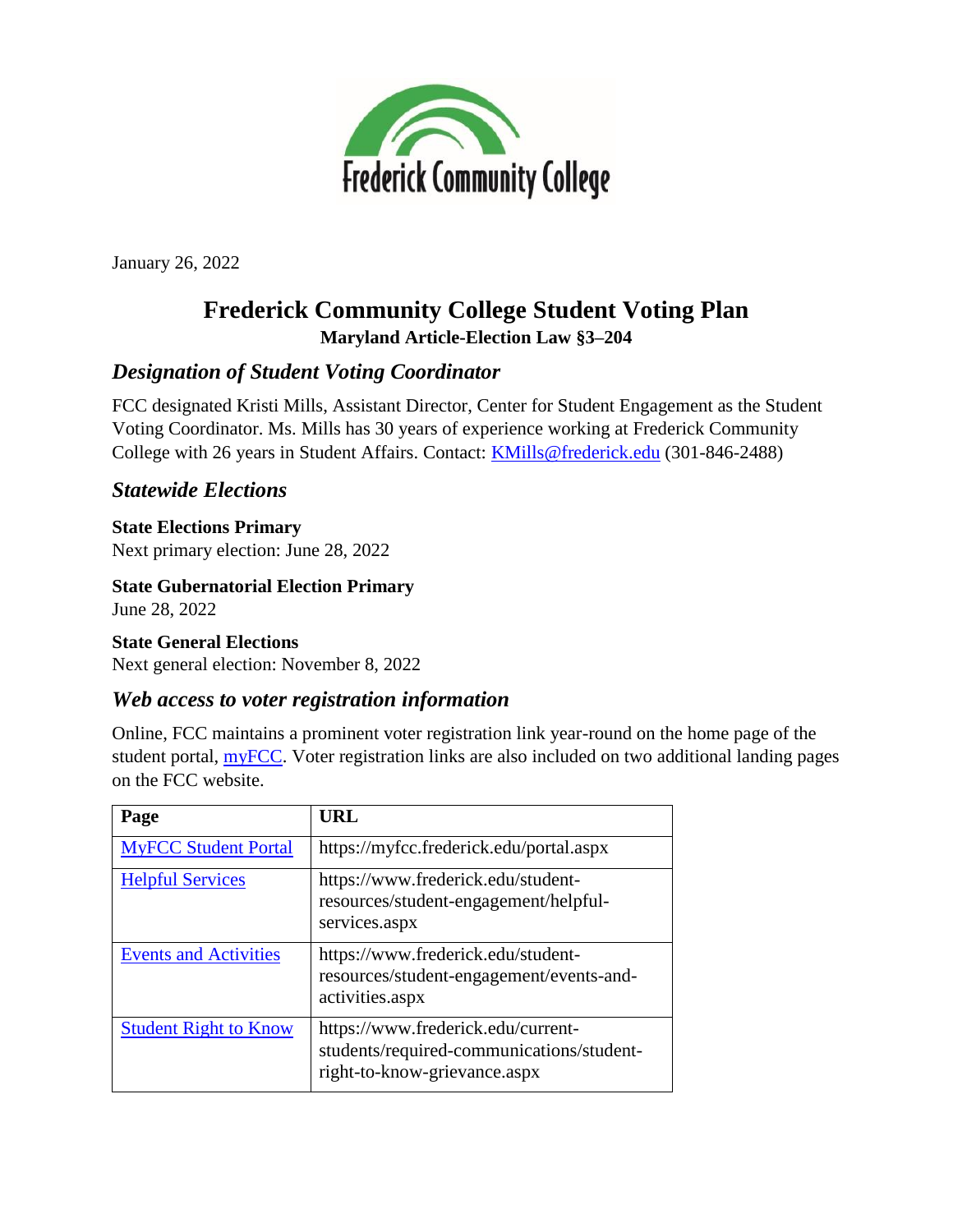#### **General information on Elections in Maryland** [Maryland State Board of Elections](https://elections.maryland.gov/index.html)

**General information on voter registration in Maryland** [Voter Registration Introduction \(maryland.gov\)](https://elections.maryland.gov/voter_registration/)

**Voter registration specific to students in Maryland** [Students enrolled in a Maryland institution of higher education](https://elections.maryland.gov/voter_registration/students.html)

**Voter registration on-line or by mail in Maryland** [Voter Registration Application \(maryland.gov\)](https://elections.maryland.gov/voter_registration/application.html)

**Information on voting in Maryland** [Voting in Maryland](https://elections.maryland.gov/voting/index.html)

### **Out of State Voting**

West Virginia**-** [Elections Division \(wv.gov\)](https://sos.wv.gov/elections/Pages/default.aspx) Virginia- [Virginia Department of Elections](https://www.elections.virginia.gov/) Pennsylvania- [Voting & Elections \(pa.gov\)](https://www.dos.pa.gov/VotingElections/Pages/default.aspx)

# *Student Voter Engagement Activities for 2021*

The College efforts toward civic learning and democratic engagement for 2021 included virtual and face-to-face campus observation of the six civic holidays: Constitution Day, National Voter Registration Day, National Voter Education Week, Vote Early Day, Election Hero Day, and Election Day. In addition to civic holidays, the Center for Student Engagement included voter registration, election deadlines, and candidate promotion at all of our campus-wide events throughout each semester.

After the Inauguration of President Biden, we hosted a virtual workshop to review and discuss the first 100 days in office. This workshop was a collaboration with the Center for Student Engagement and faculty from our Social Sciences department.

For the eight municipalities that held elections our goal was to register voters, promote the elections, inform and educate voters on candidates, promote early voting, and increase voter turnout at each election. Deadlines, election reminders, and candidate information were made available throughout the year. During the spring semester, information was predominately virtual but included links to the Frederick County Board of Elections website as well as the municipality's website. When we returned to campus, we scheduled tabling events to promote the remaining municipal elections. This included voter registration information, as well as fliers with election deadlines and QR codes linking to election websites. To make voting easier for our students, a ballot drop box was made available on our campus outside our Student Center.

Due to COVID-19, our spring 2021 semester was primarily virtual. Staff returned to campus full time for the fall 2021, but our student population was still 60% virtual. To ensure consistent communication to all students, promotion of all deadlines, events, and activities were both virtual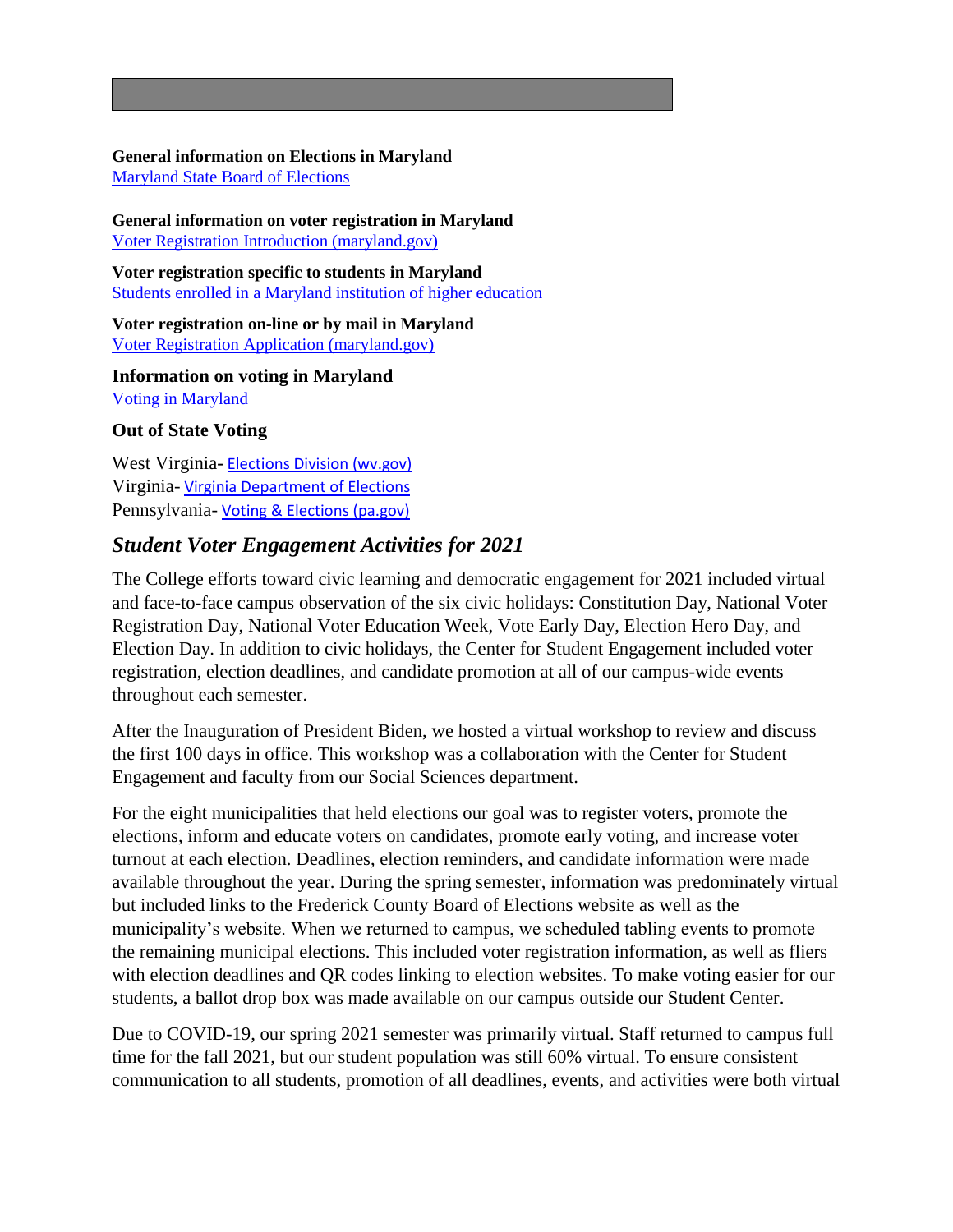and face-to-face. Our Voter Friendly Campus designee also attended Voter Friendly Campus webinars and virtual meetings.

### *2021 Events and Activities*

January – August – While operating virtually during the spring and summer 2021 semesters, voter registration reminders were included in weekly newsletters that were emailed to all credit and non-credit students as well as employees. The reminders included links to the Maryland Board of Education website with highlights of the online services and information voters could find within.

> Five municipal elections were promoted virtually during this time. Voter registration deadlines, candidate information, election deadlines and reminders, as well as voting locations and options were included in weekly newsletters emailed to students, faculty, and staff.

August During our New Student and Parent Convocation, a voter information and registration table was staffed by student volunteers and members of a nonpartisan community voter advocacy group to provide resources and guidance for new voters.

> A ballot drop box was located on campus in front of the Student Center through the November 2 Frederick City general election.

August – December – During the fall 2021 semester, the campus was open but 60% of students were still virtual. Information and events were promoted both on campus as well as virtually. Campus events were carried out in a 'grab and go' fashion to not encourage congregation of large crowds. Our voter registration efforts from the spring semester continued, with the addition of tabling in the Student Center. Tabling information was left out for evening students to access. Most students completed voter registration applications online, but if a paper form was completed by a Frederick County resident, the Center for Student Engagement took the completed forms to the Frederick County Board of Elections Office the next day. Forms completed on deadline dates were taken to the Board of Elections that day.

> Three more municipal elections were promoted virtually and in person during this time. Voter registration deadlines, candidate information, election deadlines and reminders, as well as voting locations and options were included in weekly newsletters emailed to students, faculty, and staff. Tabling events were scheduled one to two weeks before each deadline and election to promote. Fliers were distributed with election and candidate information, as well as QR codes linking to appropriate election websites.

September 13-17 – Constitution Day Observance – A staffed information table was available in the Student Center with pocket copies of US Constitution, voter registration information, upcoming municipal election deadline information, fliers with QR codes linking to the Maryland Board of Elections website, and patriotic rubber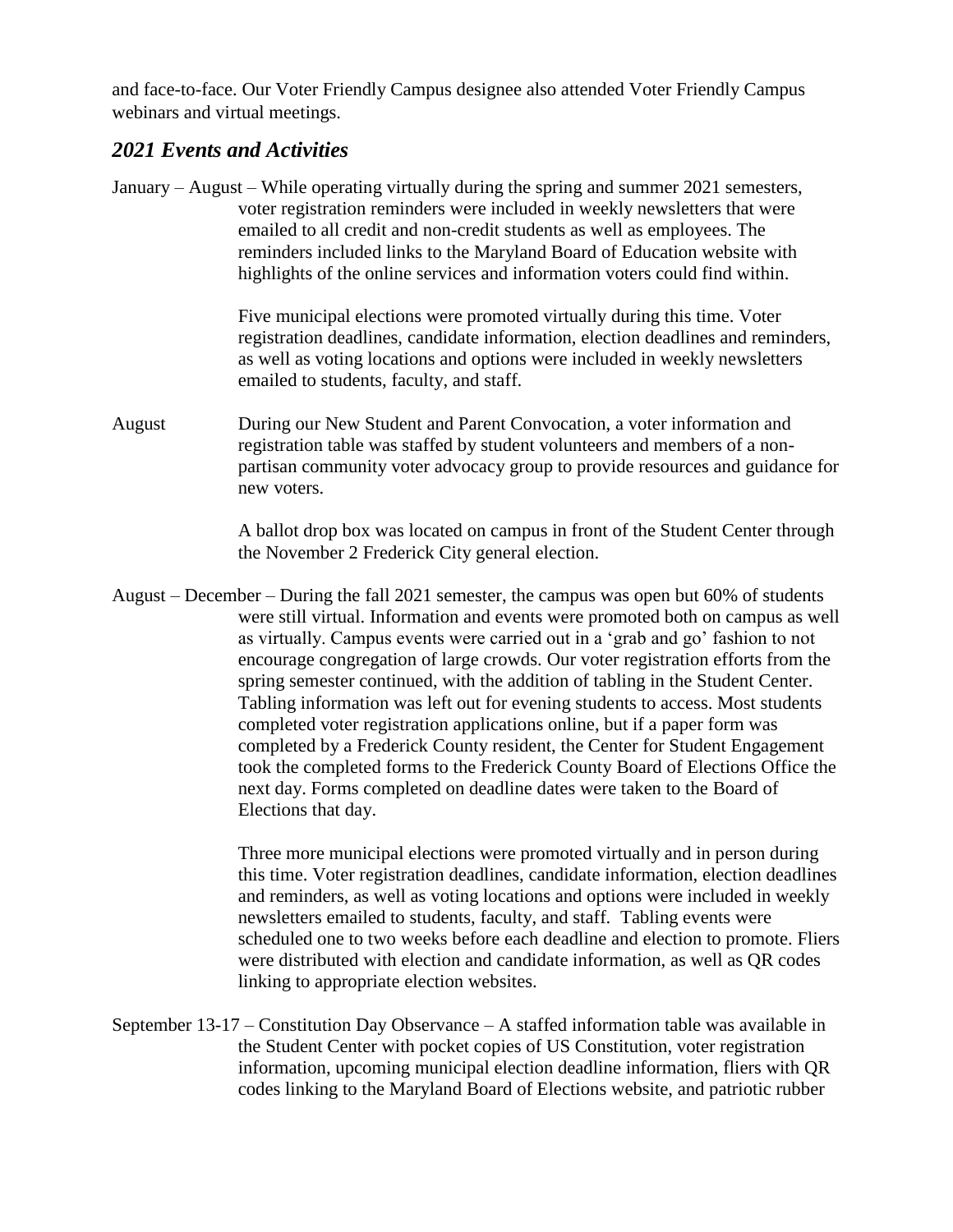ducks and American flags. Fliers and information highlighted the Frederick City primary election, as it was the scheduled during this week. Information table was accessible all week by both day and evening students. Constitution Day was included on the College's webpage calendar on September 17 with explanation of day and links to various Constitution websites.

- September 28 National Voter Registration Day A staffed information table was available in the Student Center voter registration information, upcoming municipal election deadline information, fliers with QR codes linking to the Maryland Board of Elections website, and patriotic rubber ducks and American flags. Information table was accessible to both day and evening students. National Voter Registration Day was included on the College's webpage calendar on September 28 with explanation of day and links to the Maryland Board of Elections websites.
- October  $4 8$  National Voter Education Week A staffed information table was available in the Student Center the whole week with fliers outlining action plans for the week, voter registration information, upcoming municipal election deadline information, fliers with QR codes linking to the Maryland Board of Elections website. Fliers and information highlighted the Frederick City general election. Information table was accessible all week by both day and evening students. Each day of National Voter Education Week was included on the College's webpage calendar with explanation of week, that day's action plan, and a link to the national website.
- October 23 Vote Early Day Reminder Since National Vote Early Day was a Saturday, an information table was available in the Student Center on Monday and Tuesday of this week with information on voting early dates, times and locations; Election Hero Day; as well as Election Day information. Fliers included QR codes linking to election website, early voting websites, and the Maryland Board of Elections website. The table was accessible to both day and evening students. Vote Early Day was listed on the College's webpage calendar with links to the Maryland Board of Elections.
- November 1 November 2 -- Election Hero Day and Election Day A staffed information table was available in the Student Center with fliers explaining Election Hero Day and suggestions on ways to thank those we celebrate. Election Day fliers were available with election locations and times, QR codes linking to Maryland Board of Elections, and instructions on how to find their voting location. Information was accessible by both day and evening students. Both days were included on the College's webpage calendar with explanation of day and links to the Maryland Board of Elections websites.

### *Student Voting Plan for 2022*

Frederick Community College is a designated Voter Friendly Campus by the National Association of Student Personnel Administrators (NASPA) for 2021-2022. The Center for Student Engagement will continue to promote campus-wide civic learning and democratic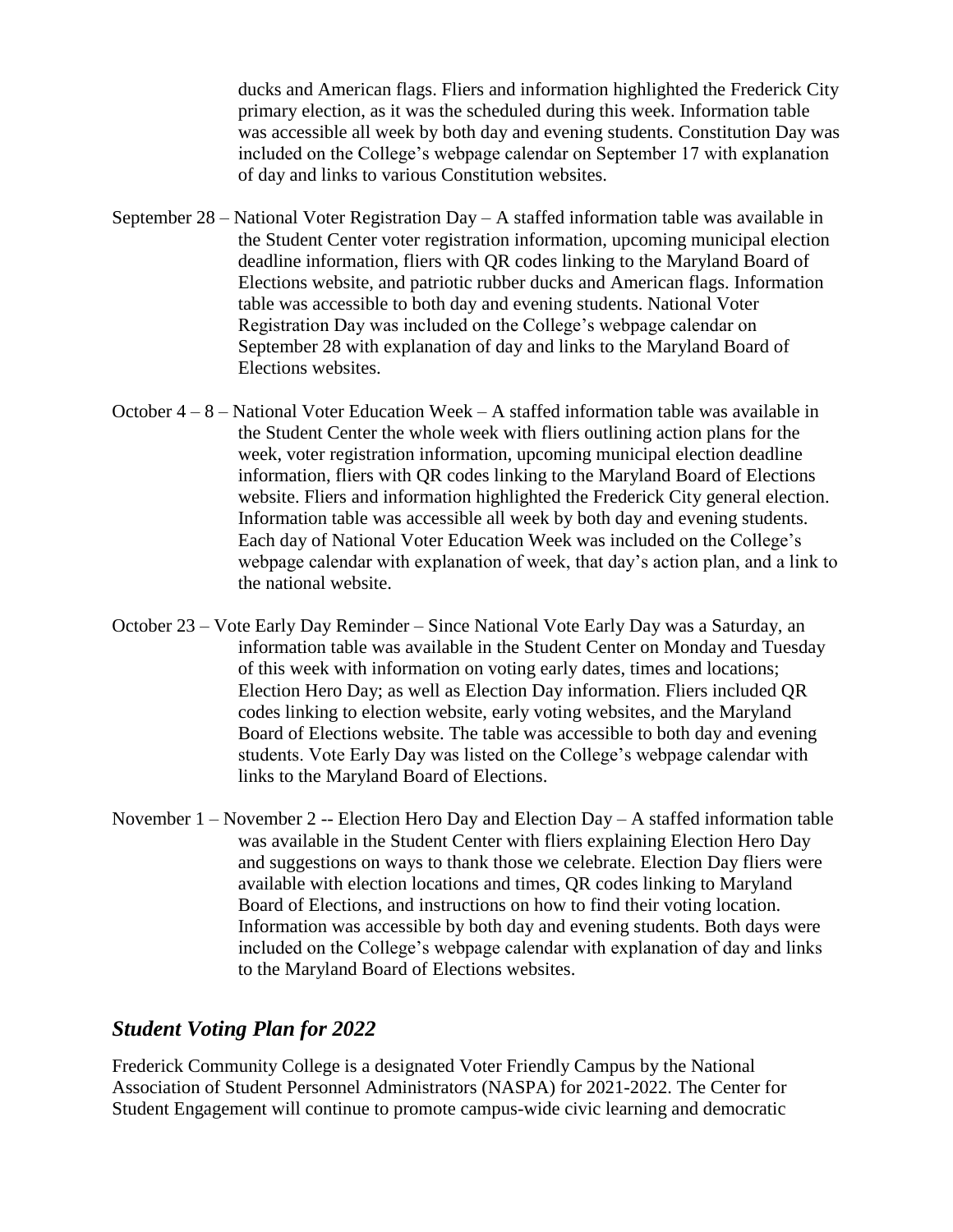engagement through promotion of voter registration, informed voters and increased voter turnout. This includes on-campus observance of the six civic holidays, voter registration drives, candidate information drives, election information drives, democratic engagement workshops, and Maryland Board of Election deadline reminders. Our office collaborates with campus faculty as well as community organizations such as the League of Women Voters. The 2022 Maryland Gubernatorial elections will be a focus of this year's efforts with the goal of increasing the number of educated, informed voters who are active in the election process. With the ongoing COVID-19 pandemic, all outreach efforts will be made both face-to-face and virtually.

Voter registration advertisements will run consistently on electronic signs in two locations of the Student Center. All events and deadlines will be included on the student portal calendar, which is visible when students log into their student accounts. In addition, all events and deadlines will be included in a weekly newsletter that is emailed to all students and employees. Voter registration information also will be consistently available in the Center for Student Engagement, Monday-Friday, 8:30am-4:30pm.

We plan to increase our co-curricular collaborations with faculty and community partners to offer both in-person and virtual discussions, tied to academic disciplines, on civic engagement, the democratic process, and the power of the vote. We will incentivize participation with free food and supporting events to target broader audiences.

When we are back to full in-person programming, we hope to rekindle our student directed bipartisan political club, which would offer workshops, programming, field trips, and experiential learning exercises to increase voter awareness and activism.

| January     | Submit 2023-2024 State of Interest for NASPA designation as Voter Friendly<br>Campus                                        |
|-------------|-----------------------------------------------------------------------------------------------------------------------------|
|             | Voter registration tabling included with Student Engagement events                                                          |
|             | Beginning of January term classes                                                                                           |
|             | Beginning of spring semester classes                                                                                        |
| February    | Student Advocacy Day (virtual event with elected officials)                                                                 |
|             | Students learn the importance of voting and advocacy while also                                                             |
|             | having the opportunity to discuss issues with elected officials                                                             |
|             | Voter registration tabling included with Student Engagement events                                                          |
|             | <b>Evening Student Social</b><br>$\bullet$                                                                                  |
|             | Monroe Center Welcome Back Celebration<br>$\bullet$                                                                         |
| March       | Voter registration tabling included with Student Engagement events                                                          |
|             | St. Patrick's Day Celebration                                                                                               |
| April       | Voter registration tabling included with Student Engagement events                                                          |
|             | <b>Wellness Week events</b><br>$\bullet$                                                                                    |
|             | Earth Day Celebration                                                                                                       |
| $May$ –June | Tabling to promote voter registration deadlines, early voting, and Gubernatorial                                            |
|             | primary election                                                                                                            |
|             | • June $7$ – Deadline to register to vote in Gubernatorial primary, as well as<br>change name, address or party affiliation |
|             | • June 16-June $23$ – Early voting for Gubernatorial primary election                                                       |
|             | • June 21 – Deadline to request mail-in ballot by mail for fax                                                              |